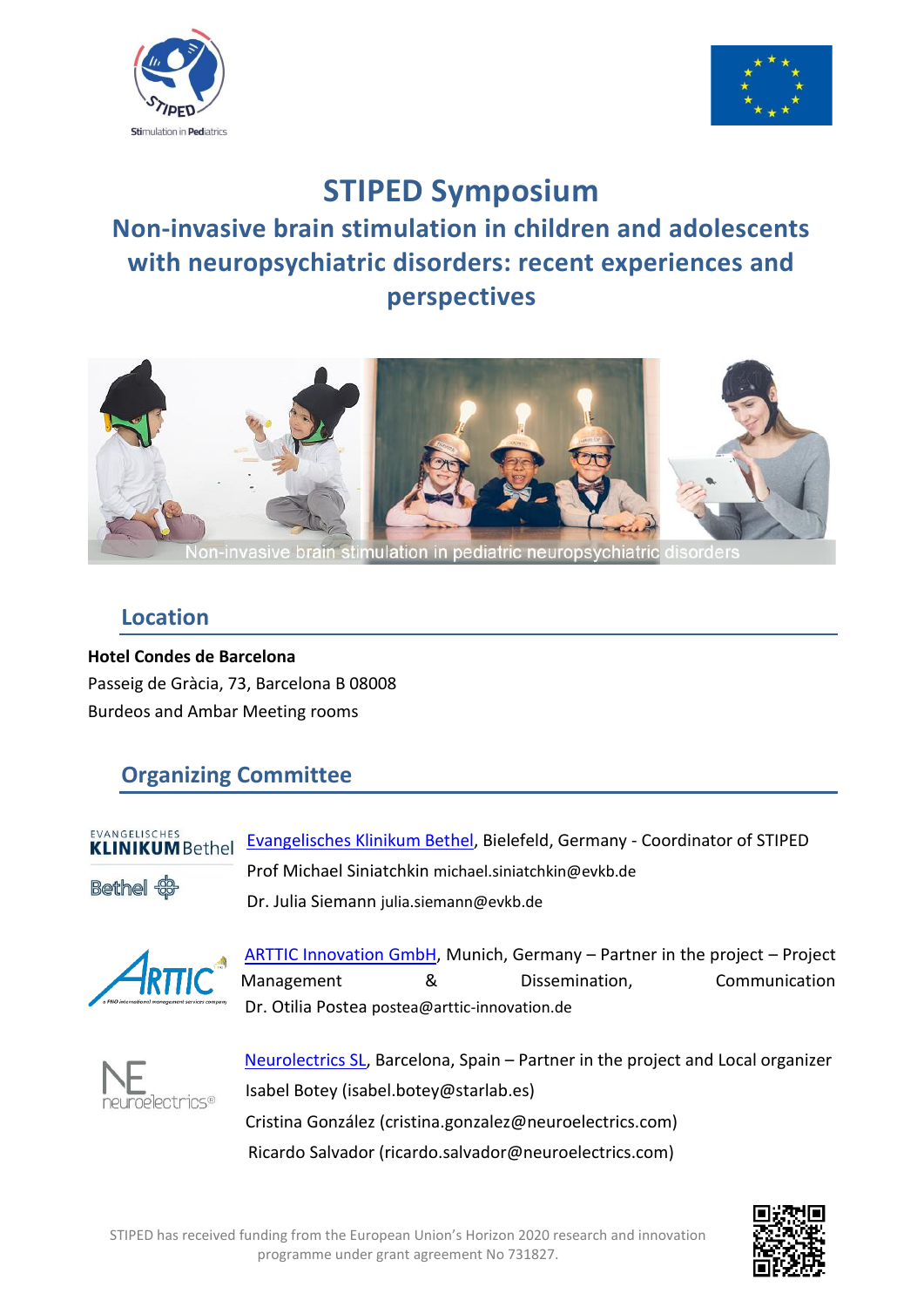



## **Programme**

*Information for all presenters: Please consider 25 minutes for your talk and allocate 5 minutes for discussion/questions (Q&A)*

| Tuesday, 31 May 2022                           |                                                                                                                      |                                               |  |  |  |
|------------------------------------------------|----------------------------------------------------------------------------------------------------------------------|-----------------------------------------------|--|--|--|
| 08:45                                          | Welcome coffee                                                                                                       |                                               |  |  |  |
| 09:00                                          | Welcome and short round of introductions                                                                             | Michael<br>Siniatchkin,<br>coordinator STIPED |  |  |  |
| 09:10                                          | Introduction:<br>Non-invasive electrical stimulation in<br>neuropsychiatric disorders                                | Michael Nitsche                               |  |  |  |
|                                                | tDCS in children                                                                                                     |                                               |  |  |  |
| 09:40                                          | TDCS in neurodevelopmental disorders: Overview &<br>perspectives of the STIPED consortium                            | Michael Siniatchkin                           |  |  |  |
| 10:10                                          | Vera Moliadze<br>tDCS in the pediatric brain: challenges and open<br>questions                                       |                                               |  |  |  |
| 10:40                                          | Ethical considerations for tDCS for neurodevelopmental<br>Anna Sierawska<br>disorders                                |                                               |  |  |  |
| 11:10                                          | <b>Coffee Break</b>                                                                                                  |                                               |  |  |  |
|                                                | <b>Neurotherapy in treatment of ADHD</b>                                                                             |                                               |  |  |  |
| 11:30                                          | Neurotherapies for ADHD: do they work?                                                                               | Katya Rubia                                   |  |  |  |
| 12:00                                          | The right inferior frontal gyrus as a target for tDCS in<br><b>ADHD</b>                                              | <b>Kerstin Krauel</b>                         |  |  |  |
| 12:30                                          | tDCS over the IDLPFC in ADHD: Impact of non-invasive<br>brain stimulation on working memory performance              | Alexander Prehn                               |  |  |  |
| 13:00                                          | Group photo                                                                                                          |                                               |  |  |  |
| 13:15                                          | Lunch break                                                                                                          |                                               |  |  |  |
| Modelling for individualized brain stimulation |                                                                                                                      |                                               |  |  |  |
| 14:00                                          | Individualized EEG/MEG targeting and optimized multi-<br>channel transcranial electric stimulation in focal epilepsy | <b>Carsten Wolters</b>                        |  |  |  |
| 14:30                                          | Modelling of individual anatomy from MRI scans:<br>application to children and adolescents                           | Oula Puonti                                   |  |  |  |
| 15:00                                          | Montage optimization in tDCS: advantages and future<br>challenges                                                    | Ricardo Salvador                              |  |  |  |
| 15:30                                          | Personalized field modelling: How good is it already, and<br>how do we improve it further?                           | Axel Thielscher                               |  |  |  |
| 16:00                                          | Coffee break                                                                                                         |                                               |  |  |  |
| $16:30 -$<br>18:00                             | <b>Poster Session</b>                                                                                                |                                               |  |  |  |
| 19:00                                          | Working Dinner at MUSSOL Arenas Restaurant<br>Gran Vía de las Cortes Catalanas 373-385, 08015 Barcelona              |                                               |  |  |  |

STIPED has received funding from the European Union's Horizon 2020 research and innovation programme under grant agreement No 731827.

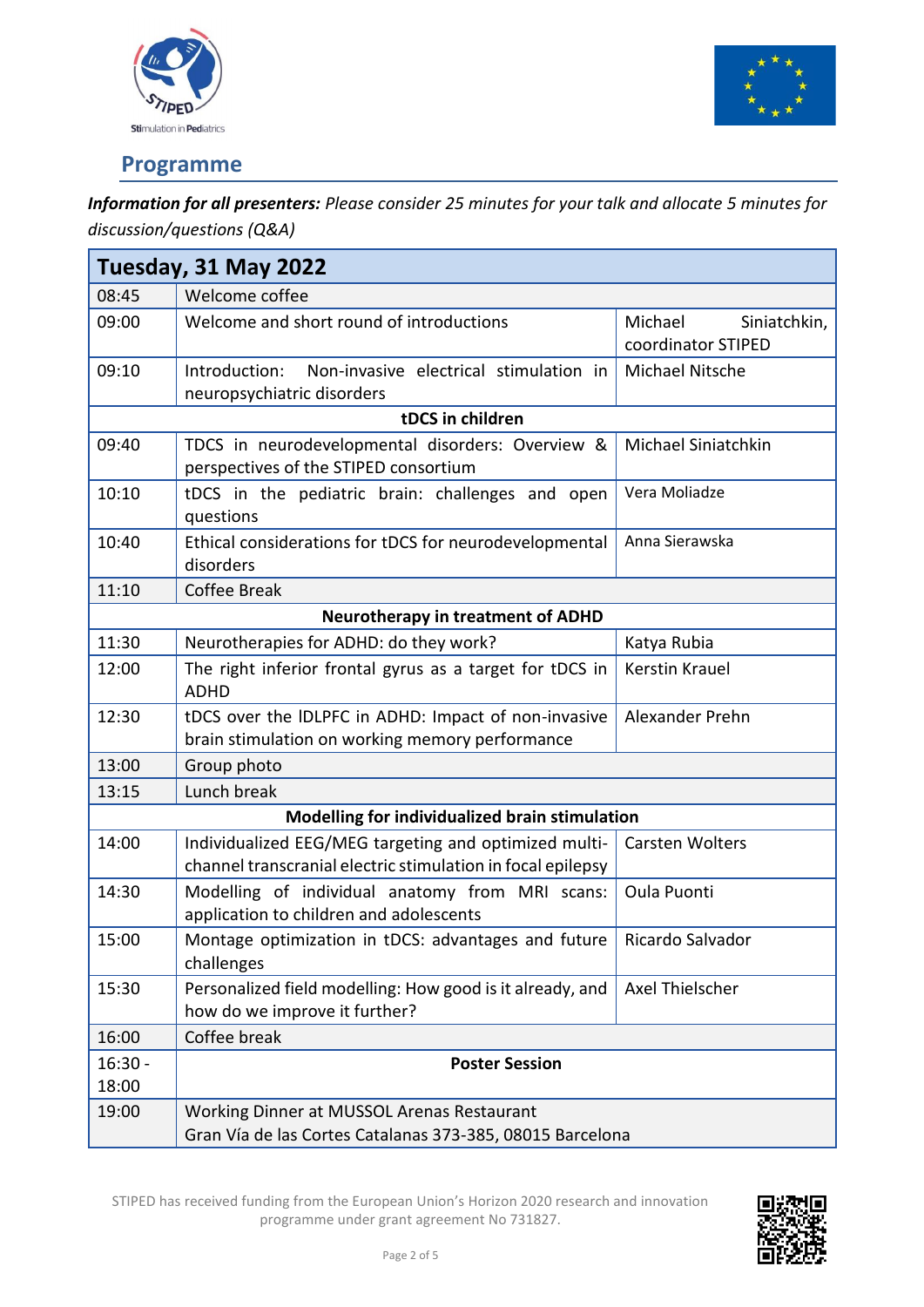



| <b>Wednesday, 1 June 2022</b>                        |                                                                                                                                                                                                                       |                            |  |  |
|------------------------------------------------------|-----------------------------------------------------------------------------------------------------------------------------------------------------------------------------------------------------------------------|----------------------------|--|--|
| tDCS for Autism and other neuropsychiatric disorders |                                                                                                                                                                                                                       |                            |  |  |
| 09:00                                                | Ali Salehinejad<br>Overview of randomized controlled trials applying tDCS<br>in major neurodevelopmental disorders: ADHD, autism<br>and dyslexia                                                                      |                            |  |  |
| 09:30                                                | Miguel Castelo Branco<br>The temporo-parietal junction as a target for tDCS in ASD                                                                                                                                    |                            |  |  |
| 10:00                                                | Feasibility and behavioral effects of anodal tDCS over the<br><b>Christine Freitag</b><br>bilateral tempo-parietal junction in Autism Spectrum<br>Disorder - results from a phase IIa randomized<br>controlled trial. |                            |  |  |
| 10:30                                                | <b>Coffee Break</b>                                                                                                                                                                                                   |                            |  |  |
|                                                      | Predicting outcome of brain stimulation                                                                                                                                                                               |                            |  |  |
| 11:00                                                | EEG readouts as outcome measures for clinical trials                                                                                                                                                                  | <b>Emily Joes</b>          |  |  |
| 11:30                                                | Predicting the individual's response to tDCS using<br>neuroanatomical markers                                                                                                                                         | <b>Christine Ecker</b>     |  |  |
| 12:00                                                | Aureli Soria-Frisch<br>Unsupervised learning for NIBS patient stratification                                                                                                                                          |                            |  |  |
| 13:00                                                | Lunch break                                                                                                                                                                                                           |                            |  |  |
| <b>Advanced Application of tDCS</b>                  |                                                                                                                                                                                                                       |                            |  |  |
| 13:30                                                | Non-invasive brain stimulation in children and<br>Deny Menghini<br>adolescents with Specific Learning Disorders: evidence<br>for effectiveness and perspectives                                                       |                            |  |  |
| 14:00                                                | Neuromodulation of the frontal brain - benefits of<br>integrating multimodal off- and online neuroimaging<br>methods                                                                                                  | <b>Daniel Keeser</b>       |  |  |
| 14:30                                                | Opportunities and risks of home-based tDCS for<br>children and adolescents with ADHD                                                                                                                                  | <b>Fabienne Schlechter</b> |  |  |
| 15:00                                                | Michael Siniatchkin<br>Concluding remarks & Discussions                                                                                                                                                               |                            |  |  |
| 16:00                                                | End of STIPED Symposium                                                                                                                                                                                               |                            |  |  |

## **Symposium speakers:**

| <b>First name</b> | Last name      | Organisation                                     |
|-------------------|----------------|--------------------------------------------------|
| Deni              | Menghini       | Bambino Gesu Hospital, Neuroscience, Roma, Italy |
| Miguel            | Castelo-Branco | University of Coimbra                            |
| Christine         | Ecker          | Goethe University Frankfurt                      |

STIPED has received funding from the European Union's Horizon 2020 research and innovation programme under grant agreement No 731827.

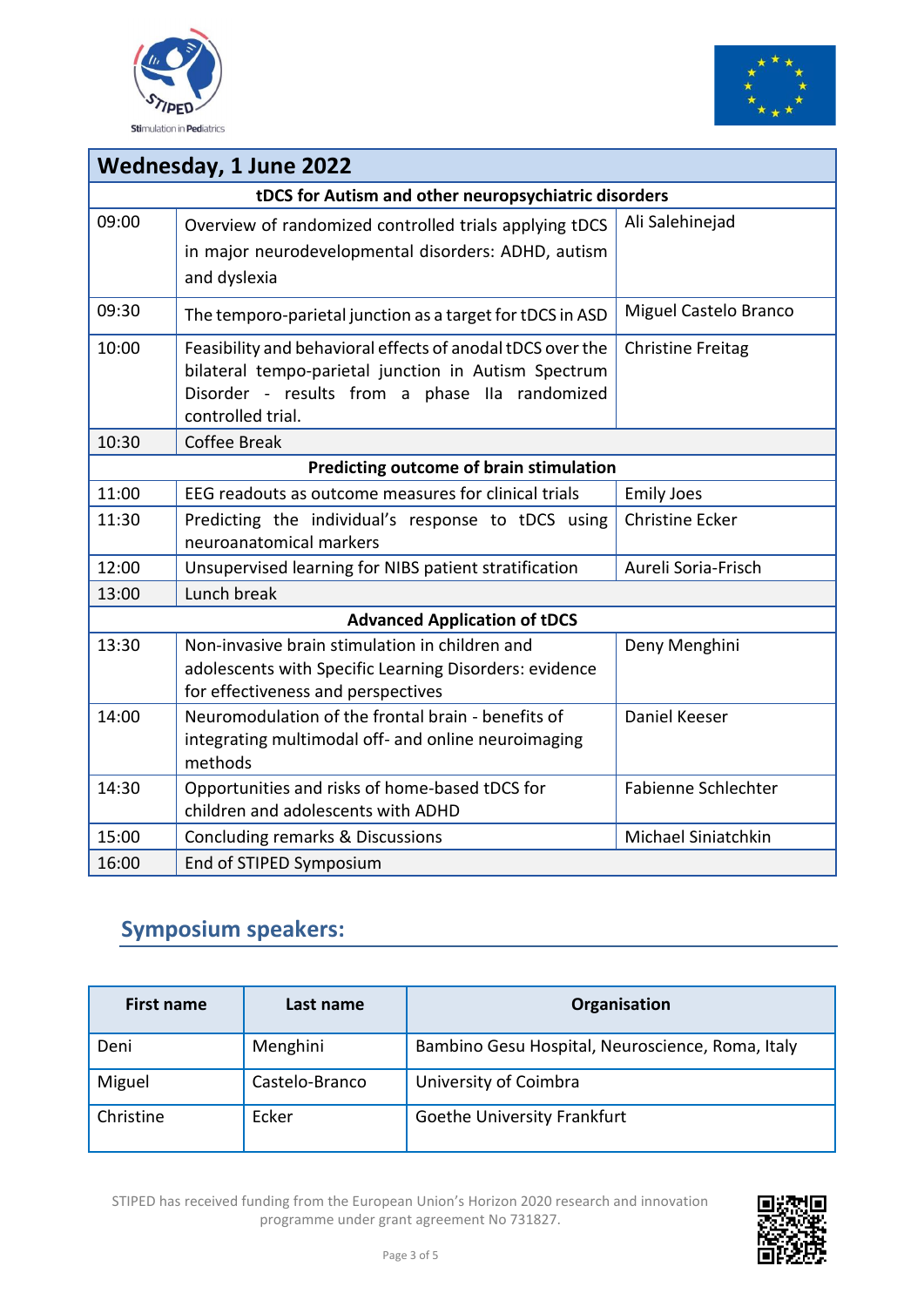



| Christine    | Freitag          | <b>Goethe University Frankfurt</b>                  |
|--------------|------------------|-----------------------------------------------------|
| Emily        | Jones            | Centre for Brain & Cognitive Development, Birkbeck, |
|              |                  | University of London                                |
| Daniel       | Keeser           | Department of Psychiatry and Psychotherapy,         |
|              |                  | Department of Radiology, University Hospital LMU    |
| Kerstin      | Krauel           | University of Magdeburg                             |
| Vera         | Moliadze         | <b>CAU-IMPS Kiel</b>                                |
| Michael      | Nitsche          | <b>TU Dortmund</b>                                  |
| Oula         | Puonti           | DRCMR/RegionH Copenhagen                            |
| Alexander    | Prehn-Kristensen | ZIP, Kiel                                           |
| Katya        | Rubia            | King's College London · Department of Child and     |
|              |                  | <b>Adolescent Psychiatry</b>                        |
| Mohammed Ali | Salehinejad      | <b>TU Dortmund</b>                                  |
| Ricardo      | Salvador         | Neuroelectrics, Barcelona                           |
| Fabienne     | Schlechter       | Child and Adolescence Psychiatry, EvKB Bielefeld    |
| Anna         | Sierawska        | <b>Technical University Munich</b>                  |
| Michael      | Siniatchkin      | Child and Adolescence Psychiatry, EvKB Bielefeld    |
| Aureli       | Soria-Frisch     | Starlab, Barcelona                                  |
| Axel         | Thielscher       | DRCMR/RegionH Copenhagen                            |
| Carsten      | Wolters          | SAB/University of Münster                           |

### **Posters:**

- 1. Transcranial Direct Current Stimulation and executive functions among children and adolescents: an overview (Dr. Julia Siemann, Child and Adolescence Psychiatry, EvKB, Germany)
- 2. Therapy in a home-based setting: An adaptive, digital working memory training for children and adolescents with ADHD (M.Sc. Fabienne Schlechter, Child and Adolescence Psychiatry, EvKB, Germany)
- 3. Neural correlates of intention attribution in children and adolescents with Autism Spectrum Disorder (Dr. Christine Luckhardt, Department of Child and Adolescent Psychiatry, Psychotherapy and Psychosomatics, GU, Germany)